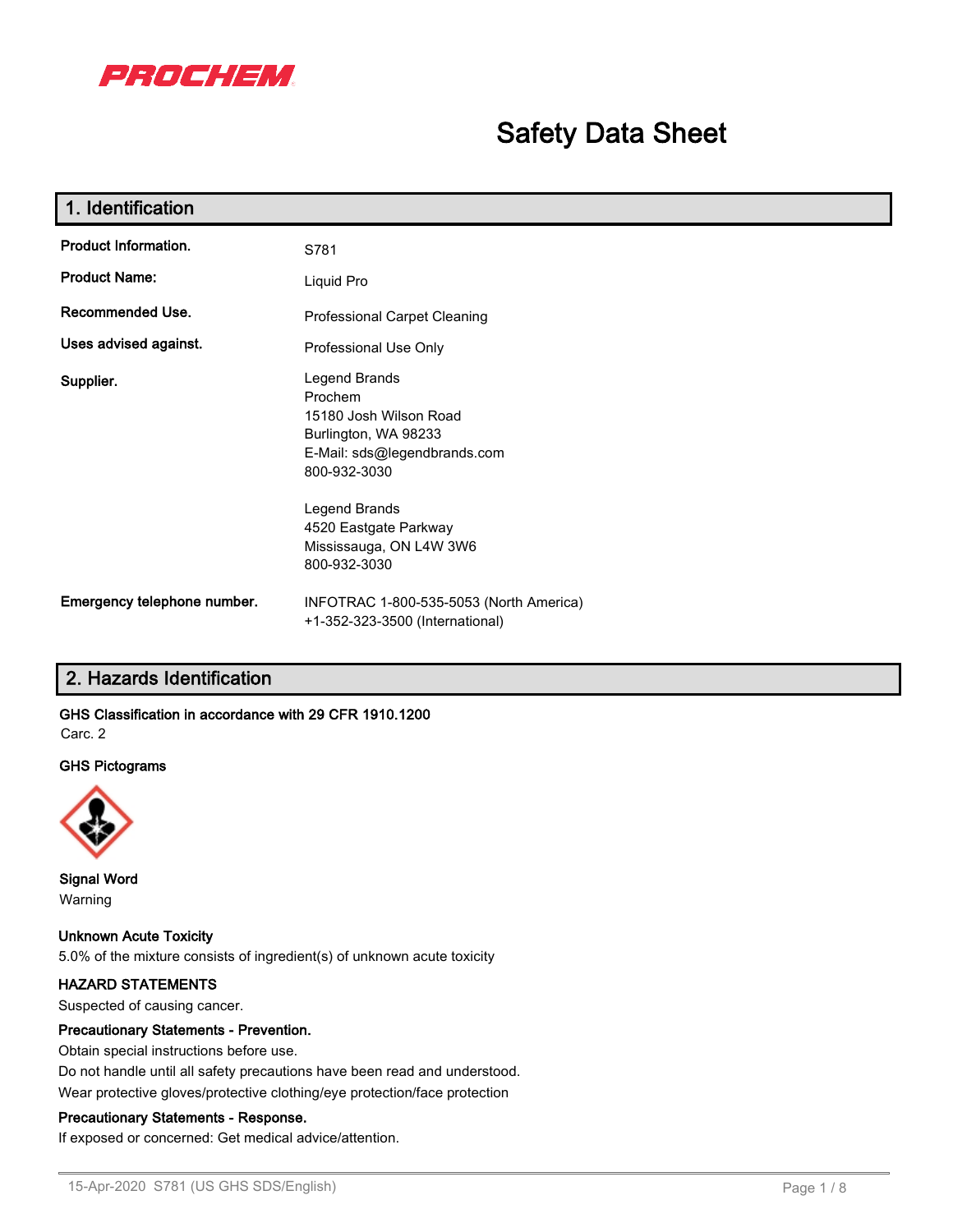# **Precautionary Statements - Storage.**

Store locked up.

#### **Precautionary Statements - Disposal.**

Dispose of contents in accordance with local/regional/national/international regulations.

| 3. Composition/Information on Ingredients |            |              |  |  |
|-------------------------------------------|------------|--------------|--|--|
| <b>Chemical Name</b>                      | CAS-No.    | <u>Wt. %</u> |  |  |
| Diethylene glycol monoethyl ether         | 111-90-0   | $2.5 - 10$   |  |  |
| Ethoxylated alcohols, C9-C11              | 68439-46-3 | $2.5 - 10$   |  |  |
| TETRAPOTASSIUM PYROPHOSPHATE              | 7320-34-5  | $2.5 - 10$   |  |  |
| SODIUM TRIPOLYPHOSPHATE                   | 7758-29-4  | $2.5 - 10$   |  |  |
| SODIUM BICARBONATE                        | 144-55-8   | $1.0 - 2.5$  |  |  |

The exact percentage (concentration) of composition has been withheld as a trade secret.

# **4. First-aid Measures**

## **Description of first-aid measures.**

#### **General advice.**

Call a physician if irritation develops or persists. When symptoms persist or in all cases of doubt seek medical advice.

#### **Inhalation.**

Move to fresh air.

# **Skin contact.**

Wash off immediately with soap and plenty of water. Remove all contaminated clothes and shoes.

# **Eye contact.**

Rinse thoroughly with plenty of water for at least 15 minutes and consult a physician. Remove contact lenses, if present.

#### **Ingestion.**

Do NOT induce vomiting. Never give anything by mouth to an unconscious person. Gently wipe or rinse the inside of the mouth with water.

#### **Symptoms.**

See Section 2.2, Label Elements and/or Section 11, Toxicological effects.

### **Notes to physician.**

Treat symptomatically.

# **5. Fire-fighting Measures**

# **Extinguishing media.**

### **Suitable extinguishing media.**

Use extinguishing measures that are appropriate to local circumstances and the surrounding environment.

### **Extinguishing media which shall not be used for safety reasons.**

High volume water jet.

#### **Special hazards arising from the substance or mixture.**

No information available.

## **Advice for firefighters.**

As in any fire, wear self-contained breathing apparatus pressure-demand, MSHA/NIOSH (approved or equivalent) and full protective gear.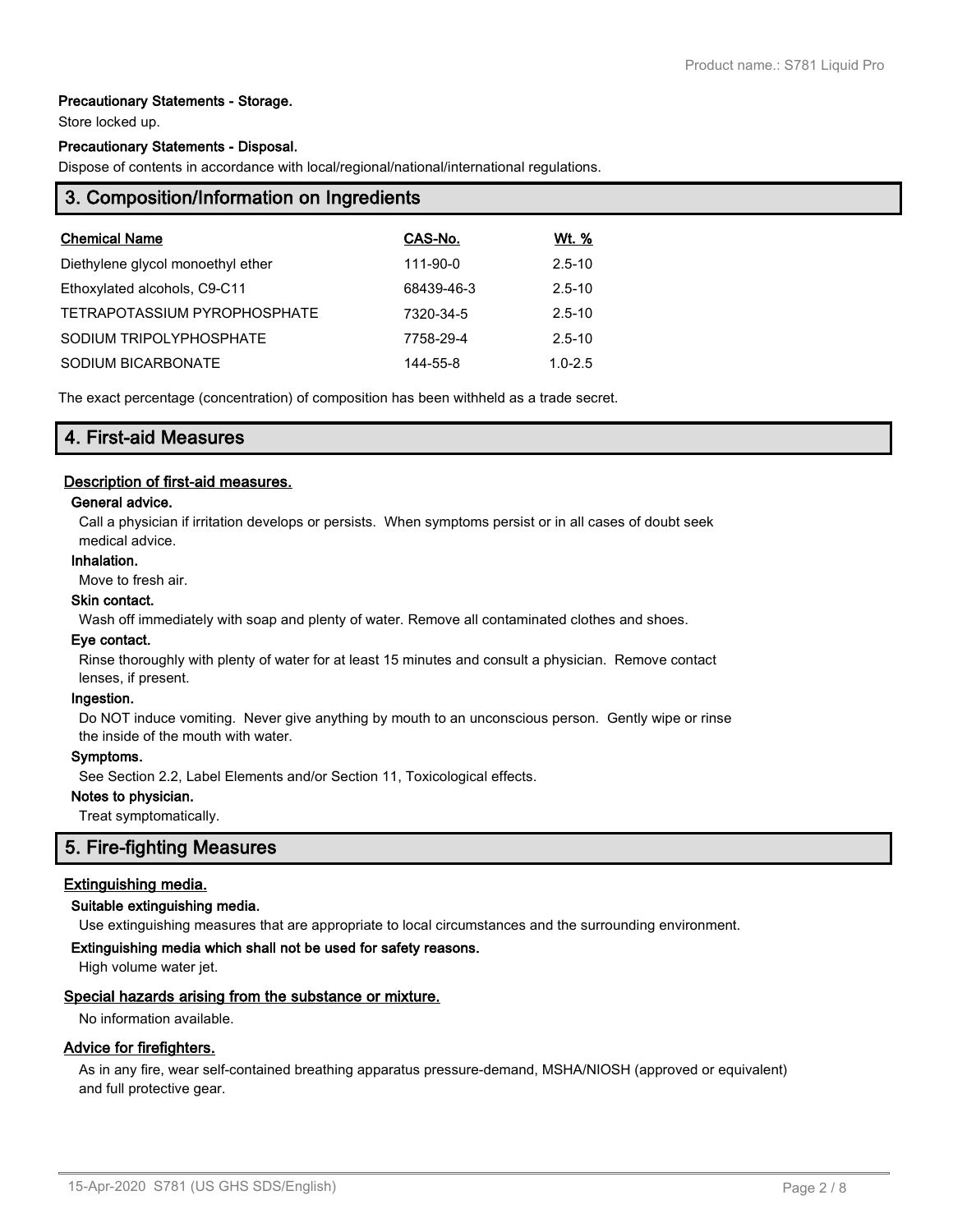# **6. Accidental Release Measures**

#### **Personal precautions, protective equipment and emergency procedures.**

#### **Personal precautions.**

Avoid contact with skin, eyes and clothing. Ensure adequate ventilation, especially in confined areas. Do not breathe vapors or spray mist.

#### **Advice for emergency responders.**

Use personal protection recommended in Section 8.

#### **Environmental precautions.**

Prevent product from entering drains. See Section 12 for additional Ecological information.

#### **Methods and materials for containment and cleaning up.**

## **Methods for Containment.**

Prevent further leakage or spillage if safe to do so. Pick up and transfer to properly labeled containers.

#### **Methods for cleaning up.**

Use personal protective equipment as required.

#### **Reference to other sections.**

See section 8 for more information.

# **7. Handling and Storage**

# **Conditions for safe storage, including any incompatibilities.**

#### **Advice on safe handling.**

Handle in accordance with good industrial hygiene and safety practice.

#### **Hygiene measures.**

See section 7 for more information.

#### **Storage Conditions.**

Keep containers tightly closed in a cool, well-ventilated place.

## **8. Exposure Controls/Personal Protection**

## **Ingredients with Occupational Exposure Limits**

|  | <b>Chemical Name</b> |  |
|--|----------------------|--|
|--|----------------------|--|

**Chemical Name ACGIH TLV-TWA ACGIH-TLV STEL OSHA PEL-TWA OSHA PEL-CEILING**

Contains no substances with occupational exposure limit values.

**TLV = Threshold Limit Value TWA = Time Weighted Average PEL = Permissible Exposure Limit STEL = Short-Term Exposure Limit N.E. = Not Established**

# **Engineering Measures.**

Showers, eyewash stations, and ventilation systems.

## **Personal protective equipment.**

# **Eye/Face Protection.**

Safety glasses with side-shields.

## **Skin and body protection.**

Wear suitable protective clothing.

# **Respiratory protection.**

In case of insufficient ventilation wear suitable respiratory equipment.

# **9. Physical and chemical properties.**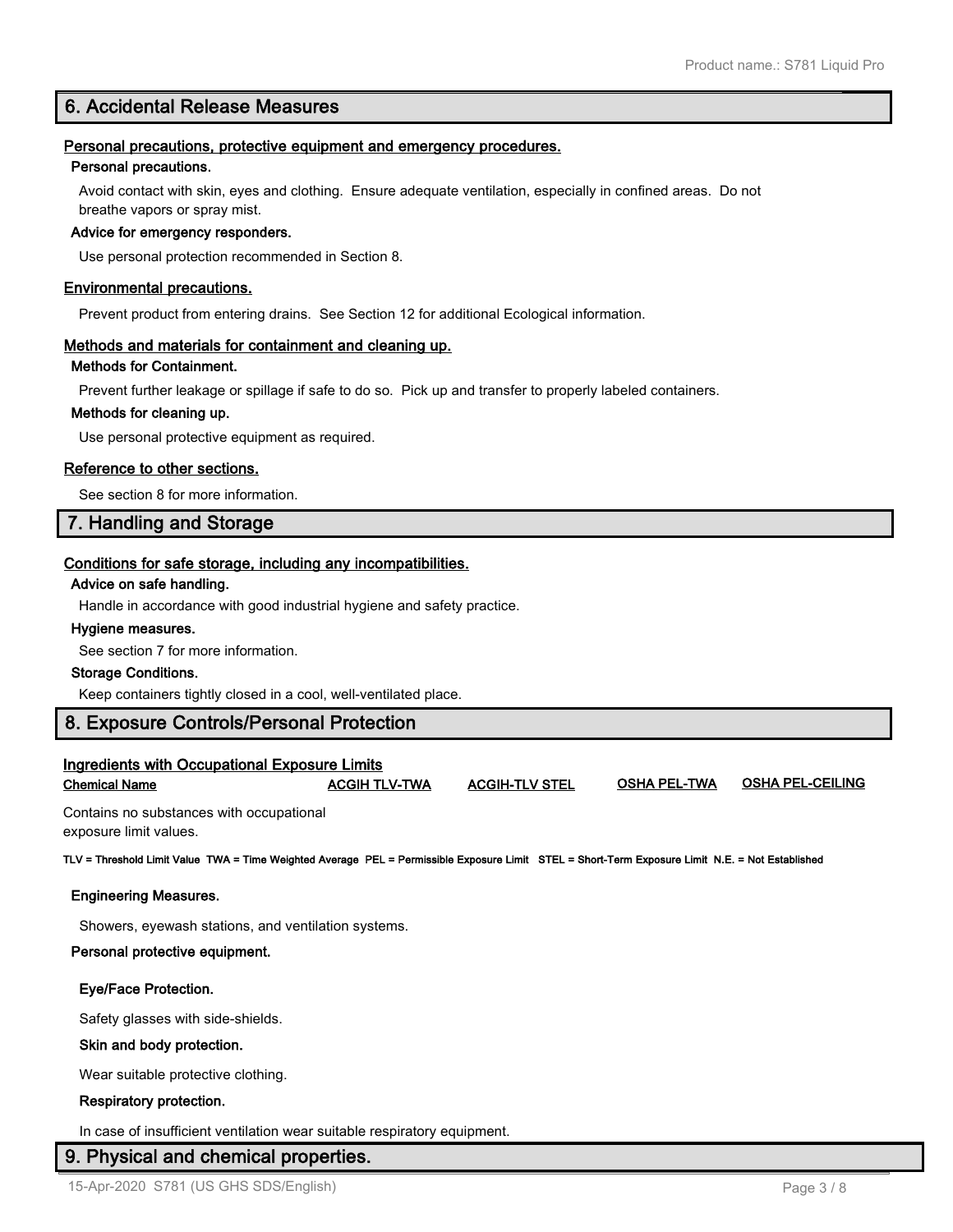# **Information on basic physical and chemical properties.**

| <b>Physical state</b>                     | Liquid                     |
|-------------------------------------------|----------------------------|
| Appearance                                | Clear                      |
| Color                                     | Slate blue                 |
| Odor                                      | Citrus                     |
| <b>Odor Threshold</b>                     | No Information             |
| рH                                        | 9.3                        |
| Melting/freezing point., °C (°F)          | No Information             |
| Flash Point., °C (°F)                     | >94 (>201.20)              |
| Boiling point/boiling range., °C (°F)     | 100 - 1,412 (212 - 2573.6) |
| <b>Evaporation rate</b>                   | No Information             |
| <b>Explosive properties.</b>              | No Information             |
| Vapor pressure.                           | No Information             |
| Vapor density.                            | No Information             |
| Specific Gravity. (g/cm <sup>3</sup> )    | 1.086                      |
| Water solubility.                         | Soluble                    |
| Partition coefficient.                    | No Information             |
| Autoignition temperature., °C             | No Information             |
| Decomposition Temperature °C.             | No Information             |
| Viscosity, kinematic.                     | No Information             |
| <b>Other information.</b>                 |                            |
| Volatile organic compounds (VOC) content. | 0% at 2 oz/gallon          |
| Density, Ib/gal                           | No Information             |
|                                           |                            |

# **10. Stability and Reactivity**

#### **Reactivity.**

Stable under normal conditions.

#### **Chemical stability.**

Stable under recommended storage conditions.

# **Possibility of hazardous reactions.**

None known based on information supplied.

# **Conditions to Avoid.**

None known.

# **Incompatible Materials.**

None known based on information supplied.

# **Hazardous Decomposition Products.**

None known.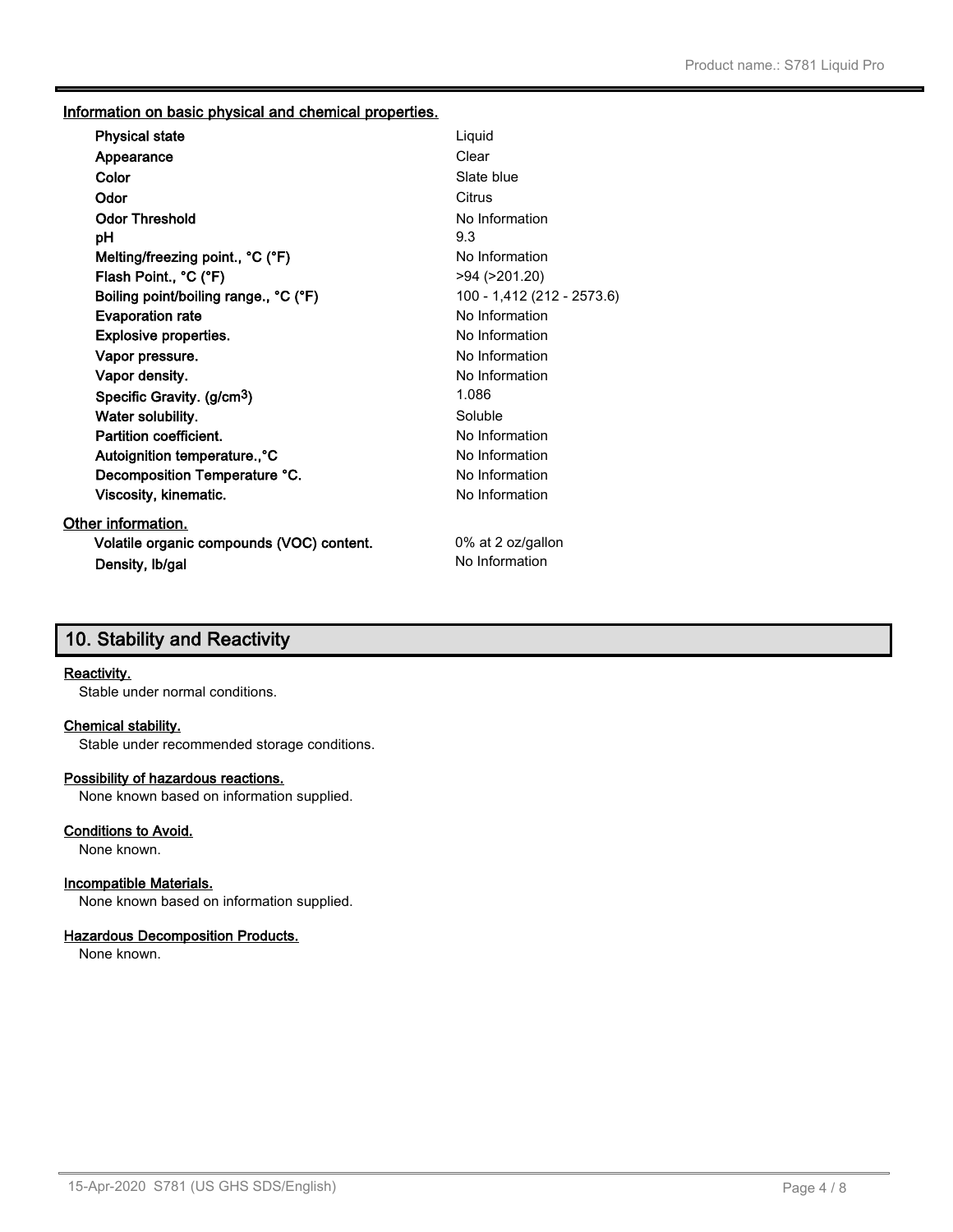# **11. Toxicological Information**

#### **Information on toxicological effects.**

# **Acute toxicity.**

**Product Information**

No Information

# **The following values are calculated based on chapter 3.1 of the GHS document.**

**Component Information.**

**ATEmix (oral)** 64,139.0 mg/kg

| CAS-No.               | <b>Chemical Name</b>                               | LD50 Oral                      | LD50 Dermal          | <b>LC50</b> Inhalation  |
|-----------------------|----------------------------------------------------|--------------------------------|----------------------|-------------------------|
| 111-90-0              | Diethylene glycol monoethyl ether                  | 6031 mg/kg Rat                 | 9143 mg/kg<br>Rabbit | N.I.                    |
| 7320-34-5<br>144-55-8 | TETRAPOTASSIUM PYROPHOSPHATE<br>SODIUM BICARBONATE | > 2980 mg/kg<br>4220 mg/kg Rat | > 7940 mg/kg<br>N.I. | 22 mg/l (Vapor)<br>N.I. |

N.I. = No Information

# **Skin corrosion/irritation.**

SKIN IRRITANT.

### **Eye damage/irritation.**

No Information

# **Respiratory or skin sensitization.**

No Information

#### **Ingestion.**

No Information

#### **Germ cell mutagenicity.**

No Information

### **Carcinogenicity.**

No Information

# **Reproductive toxicity.**

No Information

#### **Specific target organ systemic toxicity (single exposure).**

No Information

#### **Specific target organ systemic toxicity (repeated exposure).**

No Information

# **Aspiration hazard.**

No Information

#### **Primary Route(s) of Entry**

No Information

# **12. Ecological Information**

# **Toxicity.**

7.47% of the mixture consists of ingredient(s) of unknown aquatic toxicity

# **Ecotoxicity effects.**

| <b>Chemical Name</b>        | Toxicity to algae | Toxicity to fish              | Toxicity to daphnia and other<br>aquatic invertebrates |
|-----------------------------|-------------------|-------------------------------|--------------------------------------------------------|
|                             |                   | LC50 96 h Lepomis macrochirus |                                                        |
|                             |                   | 10000 mg/L, LC50 96 h Lepomis |                                                        |
| Diethylene glycol monoethyl |                   | macrochirus 19100 - 23900 mg/ |                                                        |
| ether                       |                   | L, LC50 96 h Oncorhynchus     | EC50 48 h Daphnia magna 3940                           |
| $111 - 90 - 0$              |                   | mykiss 11400 - 15700 mg/L,    | - 4670 mg/L                                            |
|                             |                   | LC50 96 h Pimephales promelas |                                                        |
|                             |                   | 11600 - 16700 mg/L            |                                                        |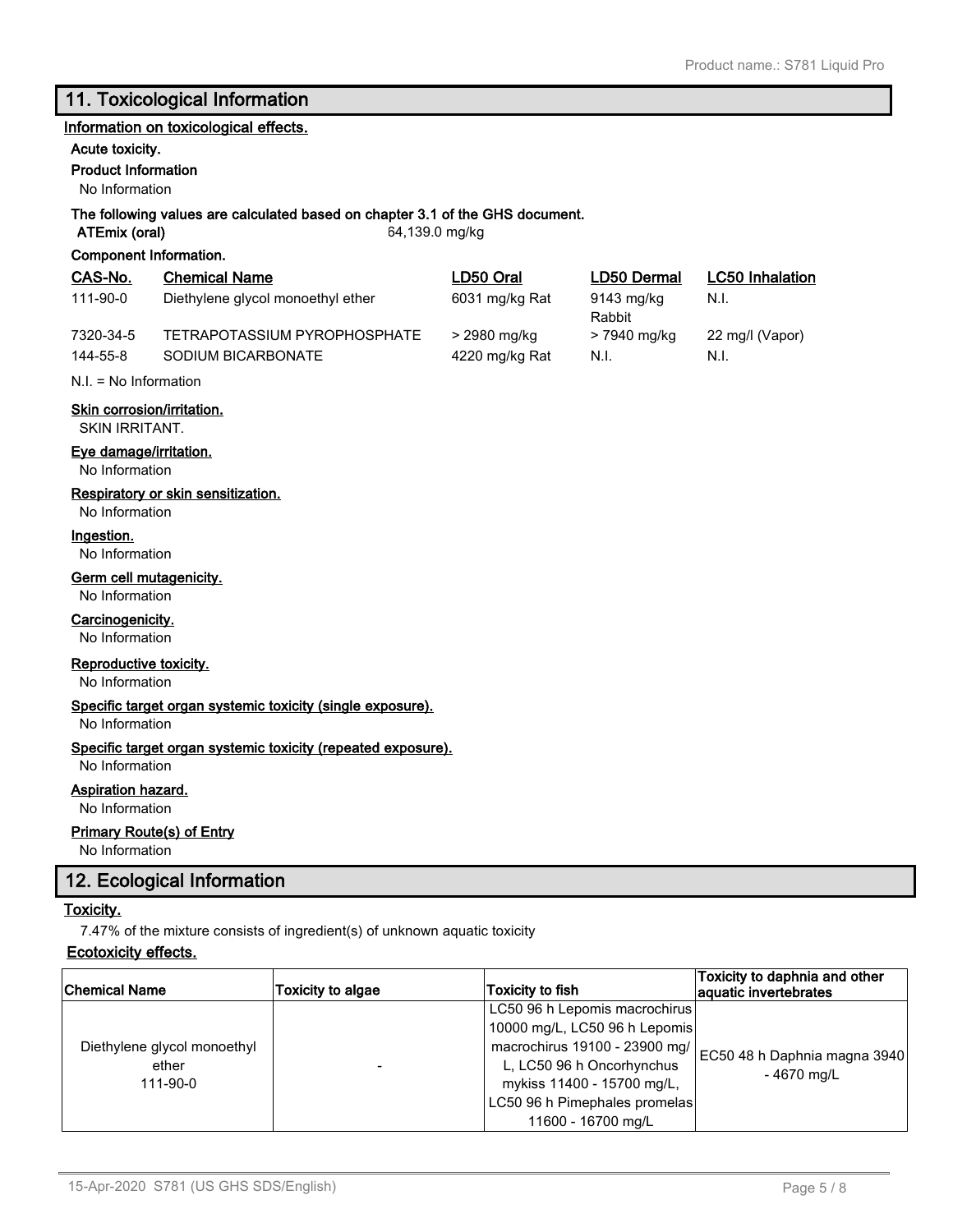| 144-55-8              | 8250 - 9000 ma/L                                              | mg/L                                                                    |
|-----------------------|---------------------------------------------------------------|-------------------------------------------------------------------------|
| SODIUM BICARBONATE    |                                                               | <sup>1</sup> LC50 96 h Lepomis macrochirus EC50 48 h Daphnia magna 2350 |
| 7320-34-5             | $>100$ mg/L                                                   |                                                                         |
| <b>PYROPHOSPHATE</b>  | LC50 96 h Oncorhynchus mykiss  EC50 48 h water flea >100 mg/l |                                                                         |
| <b>TETRAPOTASSIUM</b> |                                                               |                                                                         |

# **Persistence and degradability.**

No data are available on the product itself.

## **Bioaccumulative potential.**

Discharge into the environment must be avoided.

| CAS-No.  | <b>Chemical Name</b>              | log POW |
|----------|-----------------------------------|---------|
| 111-90-0 | Diethylene glycol monoethyl ether | -0.8    |

# **Mobility in soil.**

No information

# **Other adverse effects.**

No information

# **13. Disposal Considerations**

## **Waste Disposal Guidance.**

Disposal should be in accordance with applicable regional, national and local laws and regulations.

| 14. Transport Information |                          |  |
|---------------------------|--------------------------|--|
| <u>DOT</u>                |                          |  |
| <b>Hazard Class:</b>      | Not regulated            |  |
| <b>IMDG</b>               | $\overline{\phantom{a}}$ |  |
| <b>Hazard Class:</b>      | Not regulated            |  |
| <b>IATA</b>               | Not regulated            |  |

# **15. Regulatory Information**

# **International Inventories:**

| TSCA                 | Complies |
|----------------------|----------|
| <b>DSL</b>           | Complies |
| <b>DSL/NDSL</b>      | Complies |
| <b>EINECS/ELINCS</b> |          |
| <b>ENCS</b>          |          |
| <b>IECSC</b>         |          |
| <b>KECI</b>          |          |
| <b>PICCS</b>         |          |
| <b>AICS</b>          |          |
| <b>NZIoC</b>         |          |
| TCSI                 |          |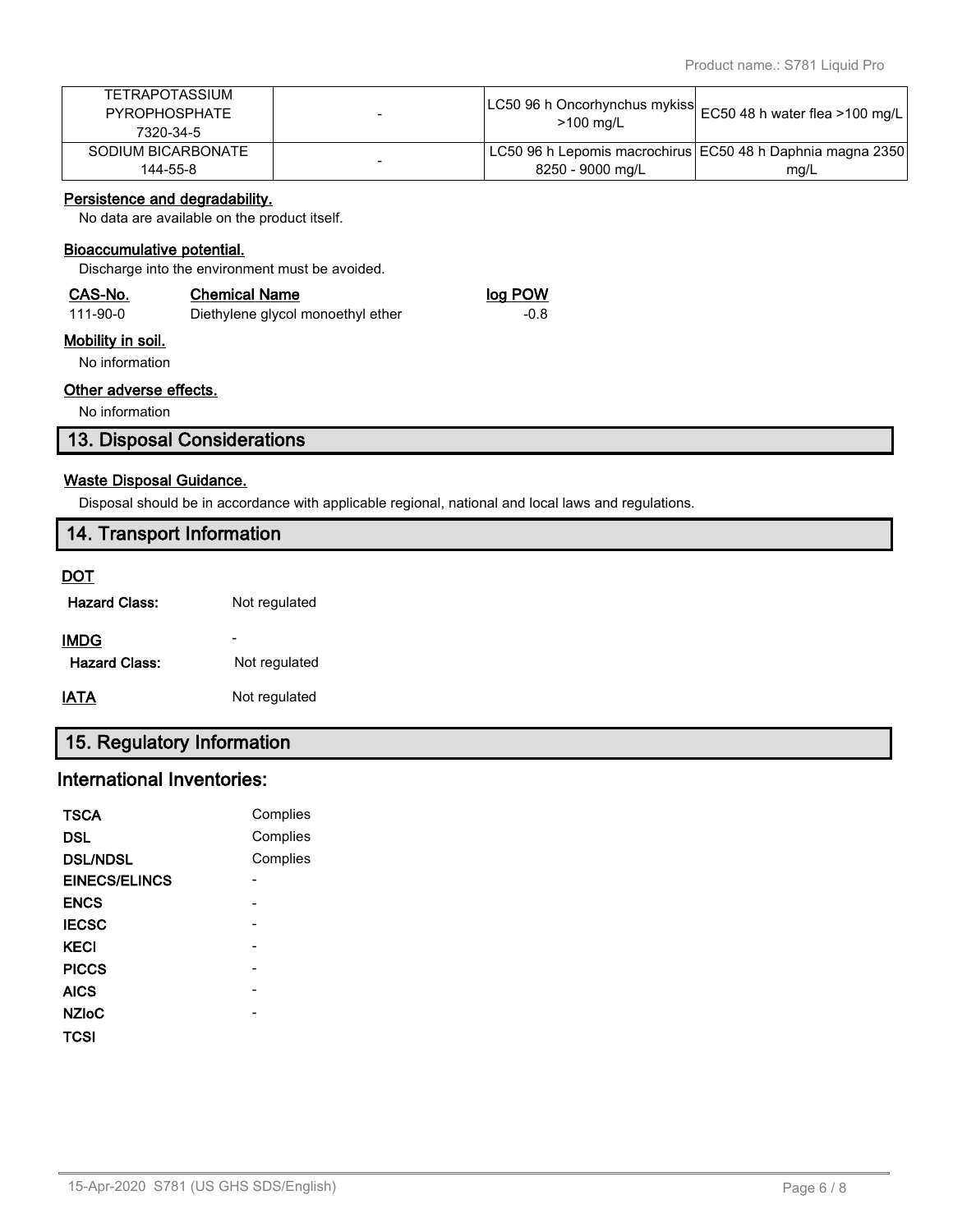| United States Toxic Substances Control Act Section 8(b) Inventory.                                |
|---------------------------------------------------------------------------------------------------|
| Canadian Domestic Substances List.                                                                |
| Canadian Domestic Substances List/Canadian Non-Domestic Substances List                           |
| European Inventory of Existing Chemical Substances/European List of Notified Chemical Substances. |
| Japan Existing and New Chemical Substances.                                                       |
| China Inventory of Existing Chemical Substances.                                                  |
| Korean Existing and Evaluated Chemical Substances.                                                |
| Philippines Inventory of Chemicals and Chemical Substances.                                       |
| Australian Inventory of Chemical Substances.                                                      |
| New Zealand Inventory of Chemicals.                                                               |
| <b>Taiwan Chemical Substance Inventory</b>                                                        |
|                                                                                                   |

# **U.S. Federal Regulations:**

# **SARA SECTION 313:**

This product contains the following substances subject to the reporting requirements of Section 313 of Title III of the Superfund Amendment and Reauthorization Act of 1986 and 40 CFR part 372: .

This product does not contain any chemicals that are subject to the reporting requirements of SARA 313.

# **TOXIC SUBSTANCES CONTROL ACT 12(b):**

This product contains the following chemical substances subject to the reporting requirements of TSCA 12(B) if exported from the United States:.

| <b>Chemical Name</b>                   | CAS-No.    |
|----------------------------------------|------------|
| 5-Chloro-2-methyl-4-isothiazolin-3-one | 26172-55-4 |
| 2-Methyl-2H-isothiazol-3-one           | 2682-20-4  |
| 2-ethoxyethanol                        | 110-80-5   |

# **CALIFORNIA PROPOSITION 65 CARCINOGENS**

No Proposition 65 Carcinogens exist in this product.

# **CALIFORNIA PROPOSITION 65 REPRODUCTIVE TOXINS**

# WARNING

Warning: The following ingredients present in the product are known to the state of California to cause birth defects, or other reproductive hazards.

| <b>Chemical Name</b> | CAS-No.  |
|----------------------|----------|
| 2-ethoxyethanol      | 110-80-5 |

# **16. Other Information**

| <b>Revision Date:</b><br>Reason for revision:<br>Datasheet produced by: |   |                                                  | 4/15/2020 |                         |   | <b>Supersedes Date:</b>         | New SDS         |
|-------------------------------------------------------------------------|---|--------------------------------------------------|-----------|-------------------------|---|---------------------------------|-----------------|
|                                                                         |   | Formula revision<br><b>Regulatory Department</b> |           |                         |   |                                 |                 |
| <b>HMIS Ratings:</b><br>Health:                                         | 0 | Flammability:                                    |           | <b>Physical Hazard:</b> | 0 | <b>Personal Protection:</b>     | B               |
| <b>NFPA Ratings:</b>                                                    |   |                                                  |           |                         |   |                                 |                 |
| Health:                                                                 | 0 | Flammability:                                    |           | Instability:            |   | <b>Physical &amp; Chemical:</b> | $\qquad \qquad$ |